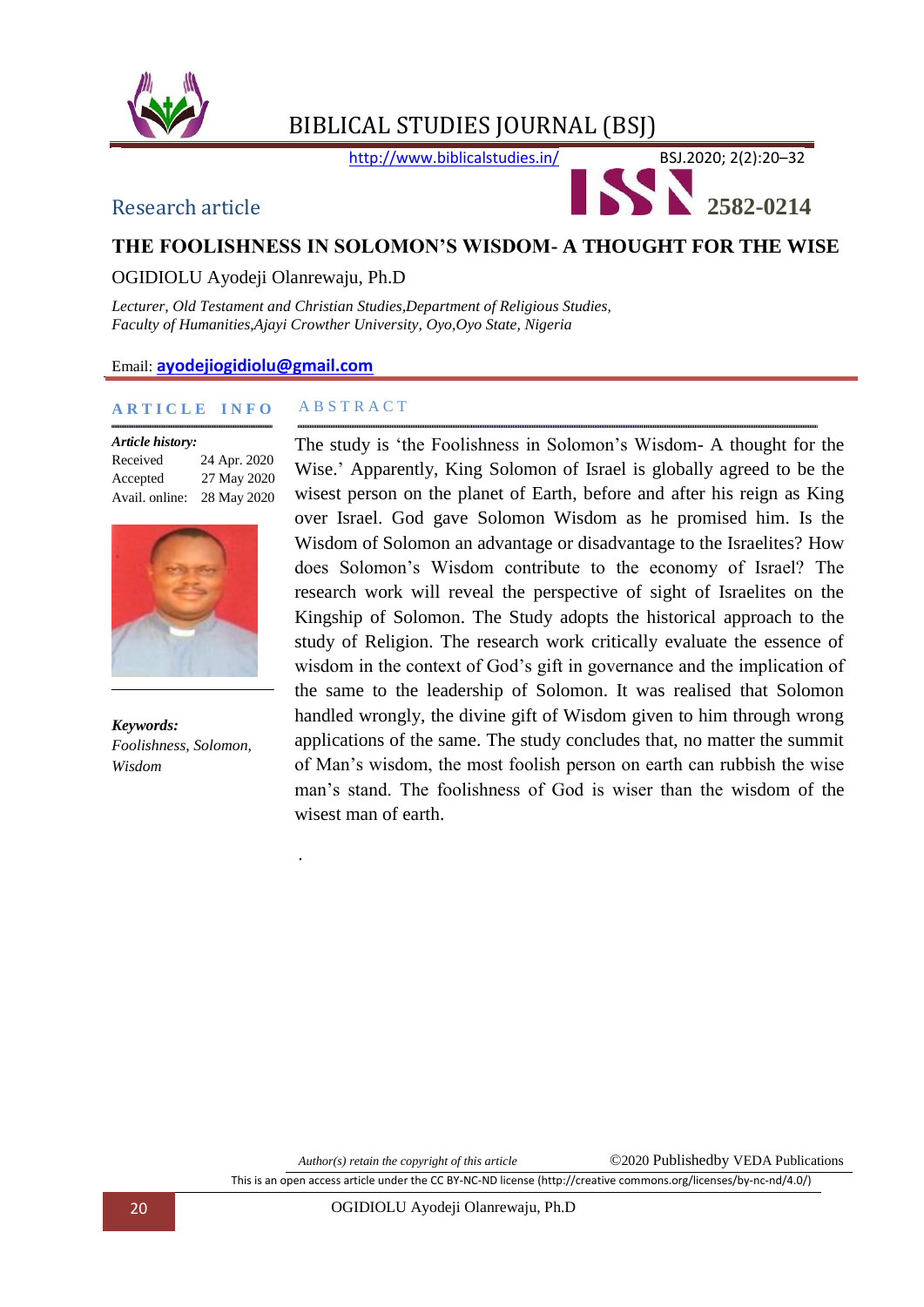

http://www.biblicalstudies.in/ BSJ.2020; 2(2):20-32

#### **Background**

The Holy Bible spells out the most comprehensive account for the life of King Solomon. Solomon"s life history are in the first eleven Chapters of the first kings and the first nine Chapters of the second Chronicles. Solomon was the youngest among David"s Sons and was enthroned King over Israel when his father was still alive. Solomon and his Mother Bathsheba appeared too desperate for the throne and damned the consequence to remind David what Nathan said at the naming ceremony of Solomon.

Religions such as Judaism, Christianity, Islam, etc., give salutation to the divinely endowed Wisdom of Solomon. Many Religions hailed from Jewish Religion called Judaism and the stories in these other Religions are reflections from what is originally written down in Judaism. To Gartenhaus, in both Torah and post-biblical Talmudic books which might be taken as creed to the worship of God. The summary of Judaism Worship is that, the Jews were enjoined to obey the Law of  $God.1$ <sup>1</sup> There-in the Wisdom of Solomon are the spots of Foolishness. It is not that Solomon received foolishness as mixture to Wisdom from God, but the appropriation of his wisdom was well misappropriated. The application of some of his deeds were not well display.

The study adopts historical approach to the study of Religions. Any historian is bound to rely upon his sources and those sources may

well reflect varying theological opinion.<sup>2</sup> Available books on the history of Solomon and online materials were consulted to drive home the points. This approach quests; ... does the passage contain information that is essential to understand something else that occurs or said later? Is the passage on the start of any new developments? Where does the passage fit in the general scope of OT history?<sup>3</sup> Most histories are written to be studied in their entirety rather than consulted here and there for information about specific times or event.<sup>4</sup> Solomon was realised through the study to have started well with God. The study identified the foolishness in Solomon through the application of the Wisdom. The misappropriation of Wisdom makes Solomon foolish.

The study identifies the willingness in David to surrender the throne to his youngest son when he was still alive. Approval and willingness of David to surrender the throne for his youngest son may not be farfetched from the position of the youngest son of the Family that David too occupied in the household of Jesse.

#### **Biological background of Solomon**

Solomon was almost the youngest among David"s sons. The name of his Mother was Bathsheba, who was the wife of a Hittite Soldier and one of the thirty seven great generals of David. The pregnancy between

2 Stuart Blanch, Archbishop of York, *It is written, A* 

1

 $\overline{a}$ 1

Jacob Gartenhaus, Winning Jews to Christ, (Tennessee: Sword of the Lord Publishers, 1976) 51 *New Approach to the Old Testament,* (New York, 1976) 27 <sup>3</sup> Douglas Stuart, *Old Testament Exegesis- A Primer for Students and Pastors,* (Philadelphia: The Westminster Press, 1980), 27 <sup>4</sup> Douglas Stuart*, Old Testament Exegesis, A Primer for Students and Pastors* (Philadelphia: The Westminster Press,1980) 99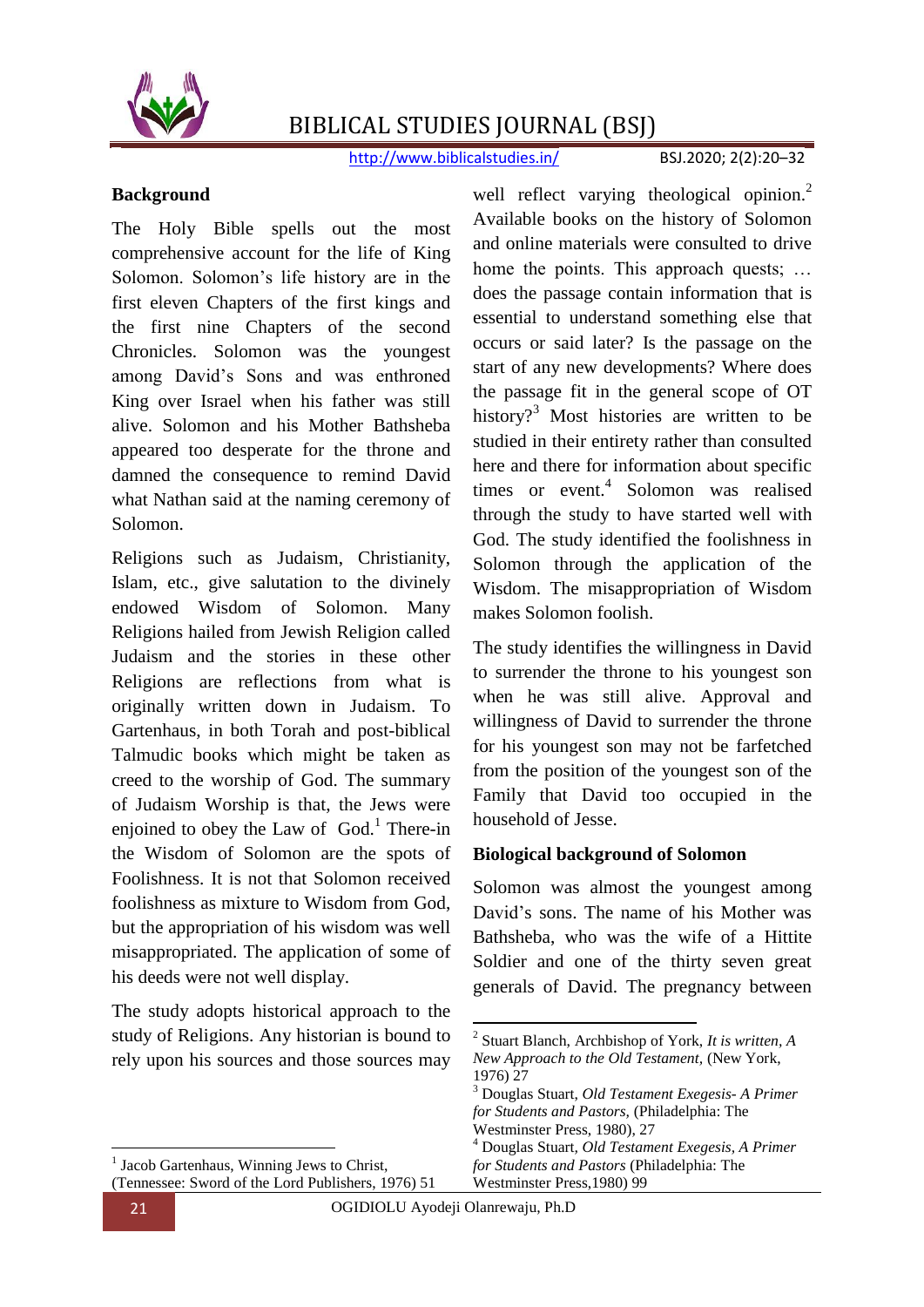

http://www.biblicalstudies.in/ BSJ.2020; 2(2):20–32

David and Bathsheba as result of the sin committed between them was a boy. God was displeased with the result of the pregnancy and the boy was sick. The sickness led to death of the boy. David fasted and prayed earnestly to God to spare the life of the boy, but to no avail. The death of the boy is as result of the message of Prophet Nathan.

After the death of the boy, David consoled Bathsheba and had intercourse with her. The result of the next meeting gave birth of another son. Bathsheba had four sons to David as 1 Chronicles chapter three records it. The historic record shows that God was highly delighted in the last boy. At the birth of this new boy was a great celebration in the Palace. Prophet Nathan emerged again to give David a consoling message of God"s delight in the new boy and named him Solomon, meaning 'Peaceful' and God through Prophet Nathan called the boy Jedidiah meaning 'beloved of Jaehovah'.<sup>5</sup> It therefore means that there are gap of sons between the lost son of Bathsheba and Solomon.

Possibly, Nathan was overwhelm with the situation of the last son of Bathsheba and predicted alongside to David and Bathsheba, that the new child will reign as King after David. David as the last son of Jesse was treated with contempt and was to be in charge of flock of the entire family. This was a different story, as David spoilt Solomon as the last Son of the family. The training of the young boy, Solomon, was with the golden spoon in his mouth in the Palace. The numbers of names mentioned in the Hebrew

Bible is nineteen Sons, but research work proves that the Sons of David were more than nineteen in number. There are some unnamed Children that were born to David, who probably might have died in infancy, Bathsheba's son inclusive.<sup>6</sup>

David must have had more daughters numerically than sons, but the Jewish Tradition does not recognise the counting of the Female gender. Tamar could not have been the only daughter of King David. Tarmar is mention in the Biblical account as daughter to David, because of the sexual perversion that involved her. Following the record of 1 Chronicles 3:1-9, Tamar was the only female that was mentioned. David"s Sons are: Ammon from first wife Ahinoam from Jezreel, Daniel whose mother was Abigail from Carmel, Absalom, whose mother was Maacah, daughter of King Talmal of Geshur, Adonijah, whose mother was Haggith, Shephatiah, whose mother was Abital, Ithream whose mother was Eglah. These six aforementioned sons were born to David when he was ruling from Hebron at the space of seven years.

The thirty- three years of David as King in Jerusalem had the following Sons from Bathsheba, the widow of Uriah, Shimea, Shobab, Nathan, and Solomon. He also had other sons. They are: Ibhar, Elishua, Elphelet, Nogah, Nepheg, Japhia, Elishama, Eliada, and Eliphelet. Verse 9 of the considered passage reveals that David had other Sons from some Concubines. From every indications, these women would have born daughters in larger numbers to the sons mentioned which the Jewish Tradition

 $\overline{a}$ <sup>5</sup> [https://www.ministrysamples.org](https://www.ministrysamples.org/) retrieved on the  $16^{th}$  April, 2020 1  $6$  [https://www.biblegateway.com](https://www.biblegateway.com/) retrieved on the  $16^{th}$ April 2020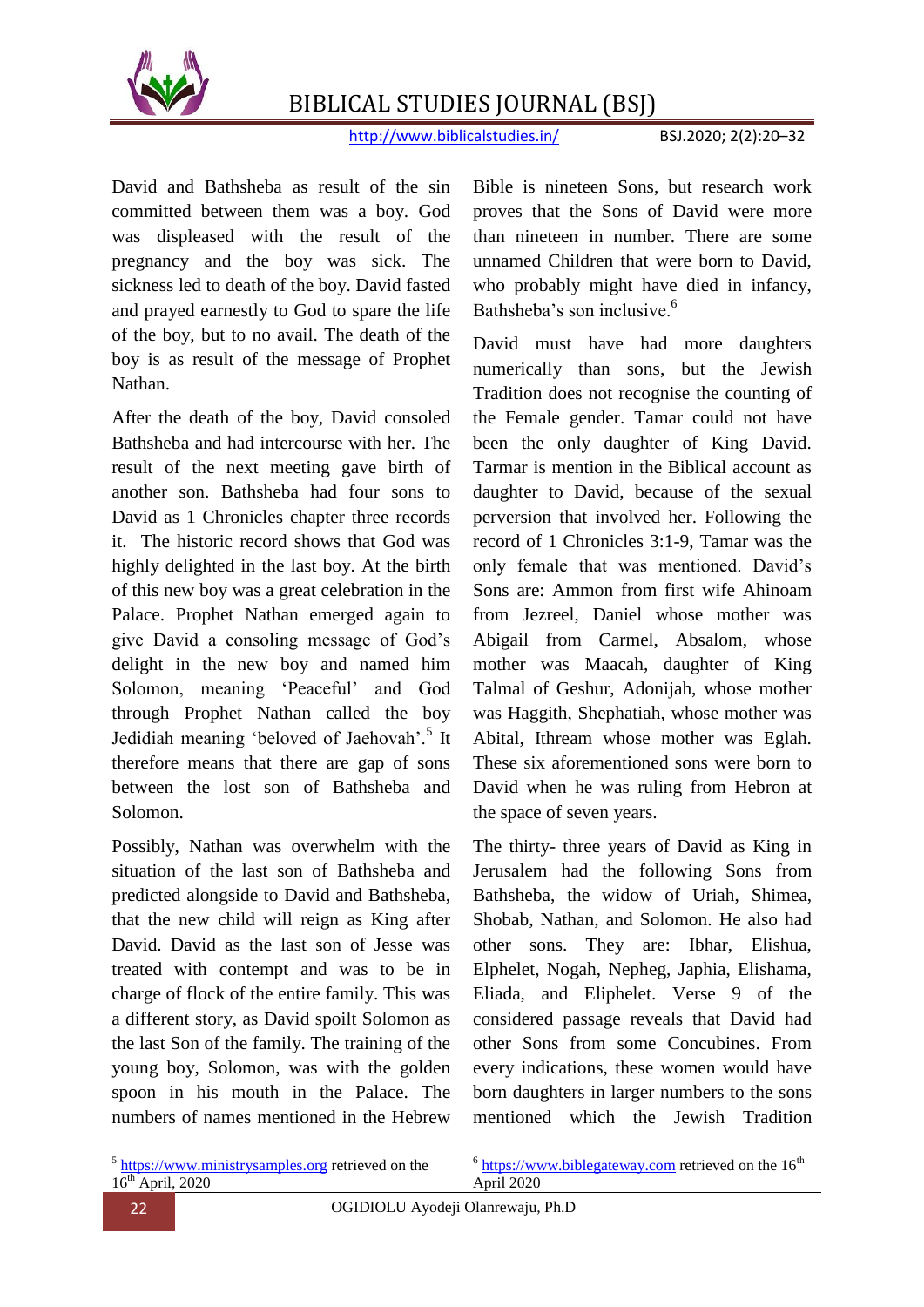

http://www.biblicalstudies.in/ BSJ.2020; 2(2):20–32

disallowed. Solomon was one of the least among David"s sons.

The author of Kings used some sources available in his days for the compilation of the stories of the kings. The events recorded cover a period of four centuries of history. Three documents specifically mentioned as sources of stories of Kings, Solomon inclusive are:

i. The Book of the Acts of Solomon

ii. The Book of the Chronicles of the Kings of Judah

iii. The Book of the Chronicles of the Kings of Israel.<sup>7</sup>

Solomon gave birth to four known Children. The pronounced among them in the Bible is Rehoboam, while the other son is Menelik 1 from Queen of Sheba. He also has two daughters Taphath and Basemath (1 Kings 4: 8-15, 43; 11:43). One could compare four children to seven hundred wives and three hundred concubines. Solomon would not have had excess children, gender irrespective. Solomon"s motif was not on bearing children, but just having women around for fun.

### **Solomon Quested for wisdom:**

The best-recorded godly request of King Solomon was the request for Wisdom. David Horton comments on the acquisition of Wisdom of Solomon:

> Solomon's reign  $(1 \text{ Kings } 1-11)$ begins well enough. He consolidates power and asks God for wisdom to rule well; he becomes famous throughout the region for his wisdom

and wealth. He undertakes the building of a permanent temple in Jerusalem; the resulting architectural wonder, astounding in its display of lavish beauty, becomes a unifying symbol in Israel.<sup>8</sup>

Prior to the permission of God for Solomon free request, King Solomon offered a sacrifice of twenty-two thousand bulls and one hundred and twenty thousand sheep. So the king and all the people dedicated the house of God (2 Chronicles 7:1ff), which attracted the physical presence of God in the Temple in form of clouds. The cloud was much to the extent that the Priests cannot stand the cloud that represents the presence of God on the Altar as they all ran out of the Temple. Solomon finished the Worship. This prompted God to compensate Solomon with anything he wants. This was an opened cheque for Solomon to fill with a request.

Wisdom is the quality of having experience, knowledge, and good judgement the quality of being wise. Being wise is based on sensible. Other synonyms for this are sagacity, intelligence, understanding, insight.<sup>9</sup> Wisdom has to do with unbiased judgement, compassion, experiential selfknowledge, self-transcendence and nonattachment, and virtues such as ethics and benevolence.

Solomon did not quest for lives of his enemies, golds nor wealth but Wisdom. He understood from infanthood that Wisdom is the principal thing. *Wisdom is the Principal thing; therefore get wisdom: and with all thy* 

 $\overline{a}$ 

L

 $\overline{a}$ 

<sup>7</sup> Ogba, Okey, *Exploring Old Testament (Volume 2)* (Ibadan: Jilog Nigeria Company, 2001) 230

<sup>8</sup> David Horton, Ed., *The Portable Seminary, A Master Overview in one Volume,* ( Minnesota: Bethany House, 2006) 234 9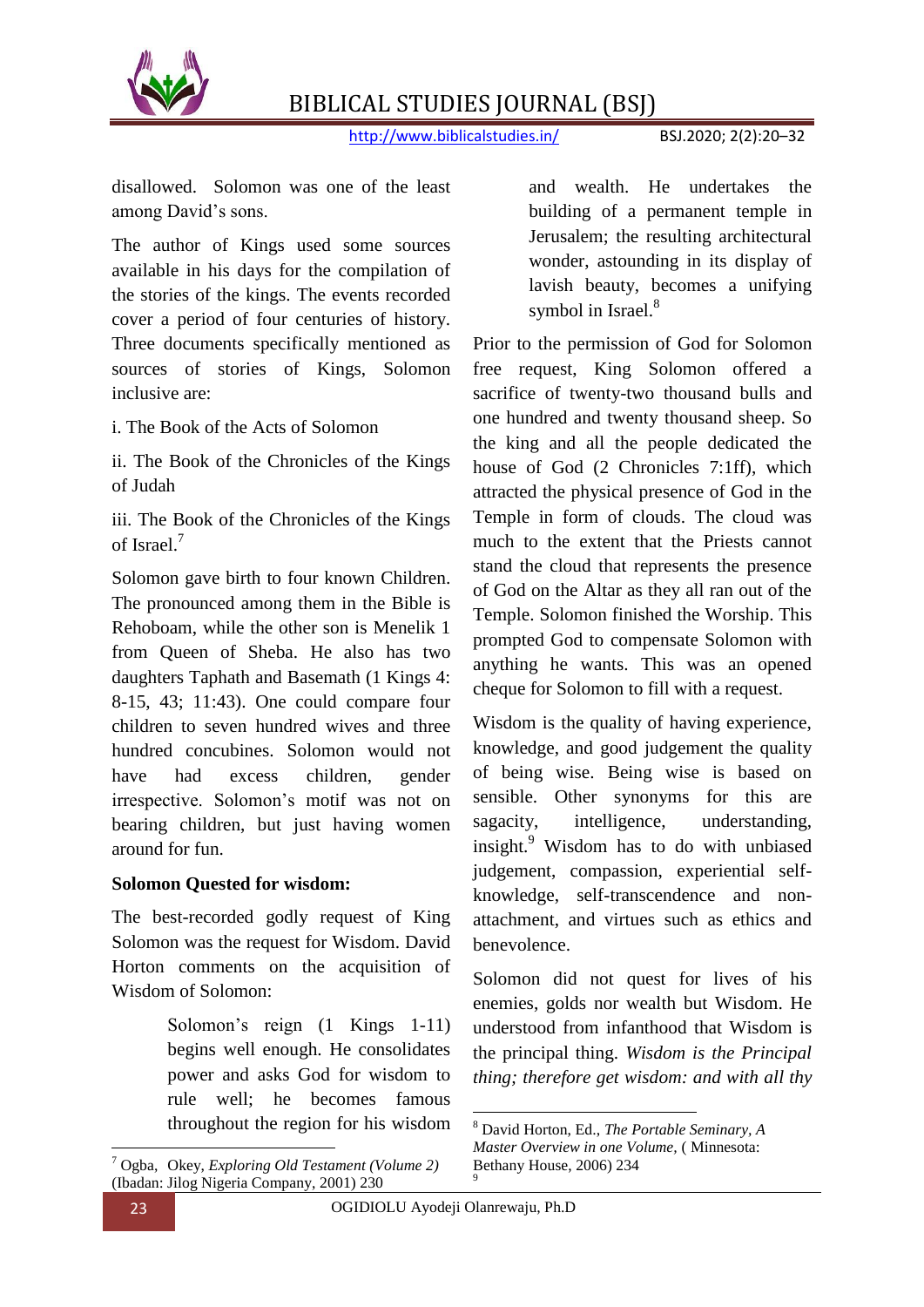

http://www.biblicalstudies.in/ BSJ.2020; 2(2):20–32

*getting, get understanding (Prov. 4:7).* This application is all in Solomon that informs his questing for Wisdom from God.

### **Solomon's Kingship**

Williams present that Solomon became famous as King of Israel, but David his Father, had laid the foundation of his greatness. Solomon inherited from David a large and peaceful Kingdom. $^{10}$  This is a backup to the opinion of this study that the Peace enjoyed by Solomon was laid in the days of David. On the other hand, there are things done by David like serious wars that a Palace spoilt baby, Solomon, cannot stand or continue. The choice of Solomon among the elder sons of David is a seed of discord in the Palace that led to murders.

There was contention among Solomon and his brothers for the throne. Absalom who was the eldest son at a moment was not patient enough. He was able to gain the heart of part of the military force, some Priests and the Chief Counsel of David, Ahitophel were involved in Absolom"s coup. David and his obedient people moved out to exile as Absalom took over the throne of his father and slept with his father"s wives that were left behind in the palace at Jerusalem as a sign of being in charge.

Absalom was thought to become the next king after the demise of Ammon. The choice of the last Child of the family, Solomon, is similitude to the choice of Yahweh of picking David the youngest son of Jesse.

Hushai**,** David"s faithful friend, Abiathar and Zadok and their sons were Ahimaaz and Jonathan respectively, were left behind in Jerusalem to always relay the update of the Absoalom"s operation to David and to contradict the suggestions of Ahithophel. Then, the word of Ahithophel was like God giving pieces of advice to people. Joab killed Absalom at the battlefield leaving Adonijah as the eldest son. Adonijah too contested for the throne with the backup of Joab. The failure of Adonijah led to the downfall of Joab"s leadership. As at the enthronement of Solomon, Adonijah was the eldest of David"s sons. As at now, Ammon and Absalom have died, but Solomon was preferred. Eventually Solomon killed Adonijah when he requested for Abishag who practiced Shunamitism<sup>11</sup> with David.

## **Essence of Wisdom in Solomon's governance**

On the deathbed, David received a news that his Son Adonijah invited to a banquet all the sons of the King, Joab the Chief of Army Staff and the Priests led by Abiatha. Prophet Nathan and Solomon were exempted from the meeting. Prophet Nathan in his influence since the naming of Solomon had predicted him the successor of David. On this event, he motivated the report of the on-going event. David declared his successor as Solomon and instantly assigned Zadok the Priest, Nathan the Prophets and Benaiah a Soldier to execute the enthronement of Solomon as King over Israel.

Solomon"s government took Israel to the summit of riches. Honour, wealth and

1

**.** 

<sup>10</sup> David and Bridget Williams, *From the Institution of the Monarchy to the fall of the Northern Kingdom* (Britain: Collins Clear-Type of Press, 1981) 10

 $11$  Shunamitism was practiced by David and Abishag from shunem. Shunamitism is the process by which a young virgin woman sleeps with an aged Man in other for the young woman to generate heat of revitalisation for the aged Man without any sexual intercourse.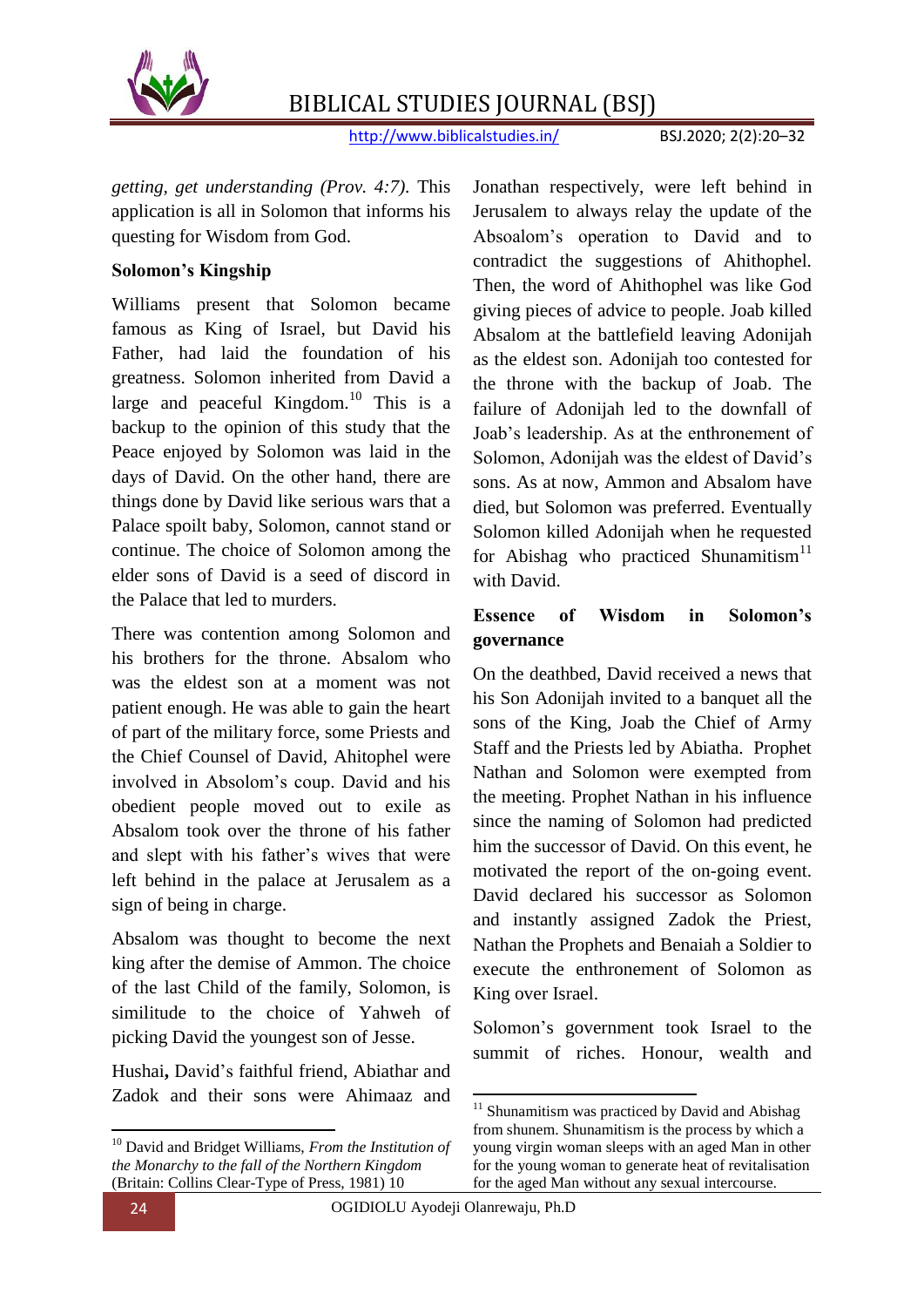

http://www.biblicalstudies.in/ BSJ.2020; 2(2):20–32

respect. Notable among the governance of Solomon was his Judgement. Solomon controlled the land- bridge between Egypt and Asia. He also exploit the north to south caravan routes. Solomon was able to lead Hiram of Tyre and controlled the financial gains between Israel and Tyre. Some of the buildings scheme were undoubtedly works of national importance.<sup>12</sup>

It is unique to note that Solomon established the tribes in status of States. He made each of the twelve tribes to pay him tributes monthly. Tributes were paid in forms of cattle, grains, Oil, silver and golds. The primary purpose for this was to be able to maintain the feeding of thousands of people who eat daily on the table of the King. Fortunately, there are twelve states under the nation of Israel to respond to twelve tributes been paid across the twelve months of the year. So, there was enough to eat in expense of the twelve tribes of Israel. The reign of Solomon witnessed economic boom for the Kingdom. The International trade of Israel flourished. Solomon joined the Phoenicians to build a merchant ship plying the Red Sea route to Egypt and Cyprus, etc.<sup>13</sup>

The headache of this monthly assessment to feed the battalion in the Palace, coupled with the task of erecting buildings and temple made Israel to request for reduction of this burden by the delegation sent to Rehoboam after his enthronement as King over united Israel. Rehoboam consulted the senate of his father who advised that the issue should be trend with wisdom. Rehoboam"s friends

believe that such nonsense should not be taken. Rehoboam answered; … *My father made your yoke heavy; I will make it even heavier. My father scourge you with whips; I will scourge you with scorpions* (1 Kings 12: 14).

There was rivalry between the tribes of Ephraim, where Jeroboam came from and Judah, the source of Solomon. Rabbi Markowitz says, The secessionists, under the leadership of Jeroboam, revolted against Solomon (who was from the tribe of Judah), but were put to flight. Jeroboam fled to Egypt to await a more opportune time.<sup>14</sup> The Ephraimites with other Notherners cannot wait for a chance to have independence from the Judah.

All the pieces of advice given by Solomon to his sons had no significance to the young boy, Rehoboam. The Kingdom of Israel was divided at the inception of Rehoboam"s government. The Northern Israel has his headquarter in Samaria and the Judah in the southern part with the headquarters in Jerusalem.

#### **Books of Solomon**

King Jedidiah Solomon was a Poet writer. He wrote several books such has Proverbs, Songs of Songs, Ecclesiastes or the Preachers and some Psalms. It was not that Solomon sat down and wrote by himself. In his days, there were Scribes or Secretaries and the Professions of the Scribes then was very lucrative. The Scribes followed Solomon all about and jot down his wise words. Sometimes, Solomon at meeting with

<sup>14</sup> Rabbi Sidney L. Markowitz, *What you should know about Jewish Religion, History, Ethics and Culture,*

(New York: Citadel Press, 1955) 17, 18

1

1

<sup>12</sup> Rev. Professor John Mauchline, *God's People Israel* (Ibadan: Day Star Press, 1978) 75 <sup>13</sup> Dapo Asaju, *Christian Foundation,* (Abeokuta: Crowther Theological Publishers, 2015) 5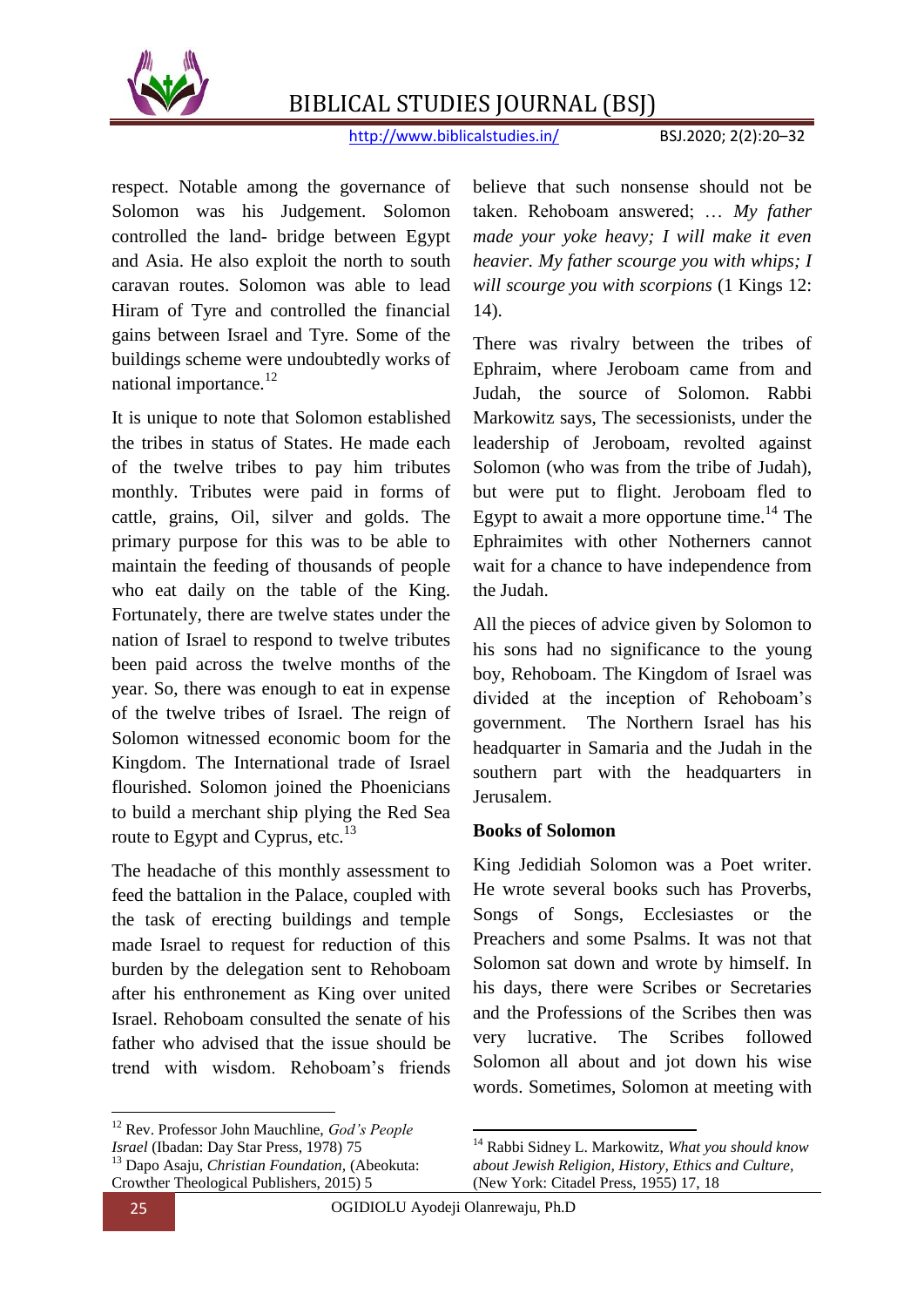

http://www.biblicalstudies.in/ BSJ.2020; 2(2):20–32

his senates exchanged some thoughtful words to the elders, which were documented. These documented words were extracted for series of publications in credit of Solomon.

The word Proverb was translated as Oracles (Num. 23:7, 18), taut (Isa. 14:4), or Parable (Ezek. 17:2 ). These were twisted words. Not often straight forward thought. The words called for re-think over several issues. A paragraph may speak of over five issues of different cases. Solomon"s writings are full of inspirations and ancient Jews take them to be words of wisdoms spoken by Solomon and documented by his secretaries. Nothing was recorded in the Bible about Solomon's secretaries' remuneration, but it was realised that the secretaries were very dedicated to the documentations of the Kings words.

Solomon spoke against giving ones heart to women as what reduces one to a man of little food (Prov. 5: 3-22). Unfortunately, he gave himself to love of strange women, which was the commencement of the destruction of his reign.

Ecclesiastes 2: 11 is the summary of all the writings of Solomon. "*Then, I looked on all the works that my hands had wrought, and on the labor that I had labored to do: and, behold, all was vanity and vexation of spirit, and there was no profit under the sun*". The submission to Vanity as the result of all the Earth is happening is the conclusion of all the messages of Solomon. It was a proof that all accusation are but vanity. The conclusion of vanity is the nucleus of Solomon"s message to both the Wise and the Fool.

This research work believes that, Solomon died like a fool. All that he taught with fear of God and warnings against women trapped him down. Asides the foolish act of love of women, Solomon did some intelligent project with some international consultation.

> Solomon made the most of his alliance with Hiram (c. 969-936 BC) of Tyre (1 King 1-12). The Phoenicians, just entering their colonial heyday, supplied the architectural skill and many of the materials, especially the fine Lebanese woods, for Solomon"s Temple and palaces: they design and manned his ships; they provided a market for the Palestinian crops of wheat and olive oil, On at least one occasion Hiram came to Solomon"s aid with a substantial loan (1 Kings  $9:11$ ).<sup>15</sup>

### **Solomon's Wisdom**

The best section where the Israelites enjoyed the benefit of a king with divine wisdom is when Solomon Judge cases. The greatest credit for Solomon"s judgement over Israel was on the case of two women who slept in the same room with their babies. One of them slept of her Child who died and trickily replaced her dead child with the living one of her neighbour. The situation turned to contention as both of them were struggling for the living child (1 Kings 3: 16-28).

The case was taken to the Court of King Solomon. It was a delicate case to decide as Solomon put the judgement on the trend of the feelings of the two women. Solomon declared his judgement by commanding one of his military men to cut the living Child to two and share the same with the two of them.

<sup>1</sup> <sup>15</sup> J.D., Douglas & et al, *The New Bible Dictionary,* (England: Intervarsity, 1962) 1203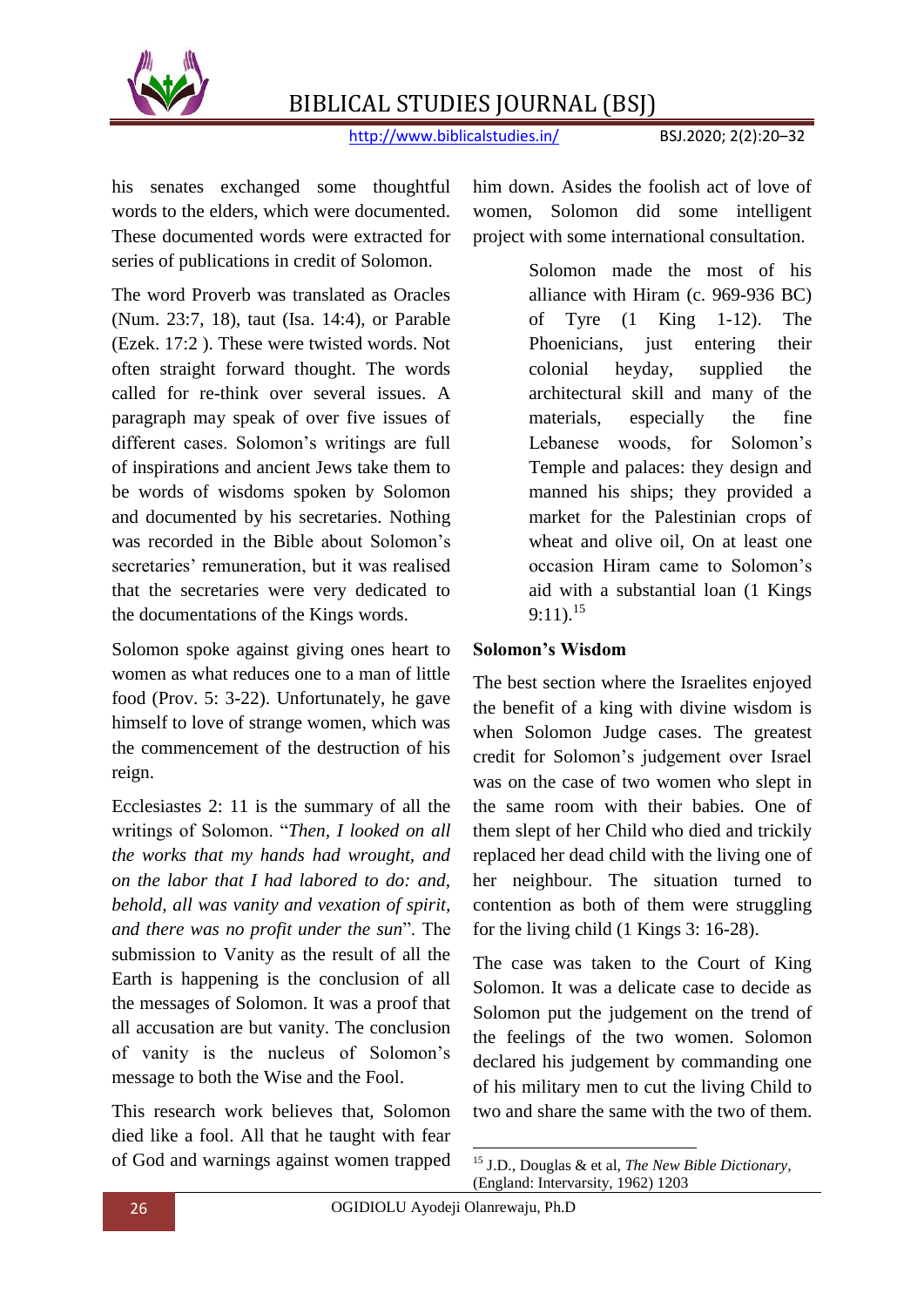

http://www.biblicalstudies.in/ BSJ.2020; 2(2):20–32

The first woman rejoiced at the declaration while the second one exclaimed with plea for the King not to kill the Child. On this emotion, Solomon ruled the judgement in favour of the woman who pleaded for the child to remain alive. The simple wisdom here is that no woman will rejoice at the killing of her child.

Israel and the nations around heard this judgement and salute God"s divine wisdom in Solomon"s life. Nations around visited Solomon with gifts to appreciate the divine wisdom of God in him. Rabbi Markowitz recounts the enormous King Solomon"s numerous accomplishments under ten points:<sup>16</sup>

i. Solomon kept his country Israel out of war for solid forty years. This is an implication of his name *Shlomon,* which means peace.

ii. Solomon built the Temple in Jerusalem to strengthen the spiritual ties among the Jews around 1007 B.C.E.

iii. Solomon built a large merchants marine and carried on trade with many countries to the extension to South America…

iv. Solomon organised an unused strong army and discouraged his territory to be attacked by his neighbours

v. Solomon built many edifices in the cities, roads, and a reservoir system that is still in operation in Israel

vi. It was Solomon that introduced artificial irrigation to Israel

vii. Solomon developed smelting furnace around the Gulf of Akaba

viii. Solomon erected cisterns of water to Jerusalem. Before this, Jerusalem was indefensible for lack of water

ix. Solomon is a Poet author. He authored many writings. Part of which was canonised in the Old Testament Scriptures

x. Solomon became the wisest in the generation of mankind, but his over-taxation led to the protest of Israelites.

Much of these were accomplishment that attract kudos to Solomon"s performance. The otherwise was the outcome of his foolish display.

## **Solomon rebuilt the Palace for thirteen years (1 Kings 11:1-2)**

The extreme of the over-taxation and excessive and flamboyant life were the misappropriation of the wisdom of God of Solomon. The strange wives turned his mind against the LORD who gave him wisdom. Under the leadership of Solomon deterioration and strife were everywhere.<sup>17</sup> The name of Israel was famous among the nations at Solomon"s Kingship. The foolishness of Solomon will be viewed under the following:

**Solomon lived an extravagant life:** What an extravagant life for Solomon to have rebuilt another Palace aside the big one built by David his Father. The new Palace built by Solomon as ancient as the day was, had swimming pool. It means he did not start the erection of the Temple immediately after his enthronement. David had made all the essential materials available for the erection of the Temple but God insisted that he

**.** 

<sup>16</sup> Rabbi Sidney L. Markowitz, *Jewish Religion, History, Ethics and Culture* (New York: The Citadel Press, 1955) 39-40

<sup>1</sup> <sup>17</sup> [https://ww.churchofjesuschrist.com](https://ww.churchofjesuschrist.com/) Retrieved on  $16^{th}$  April 2020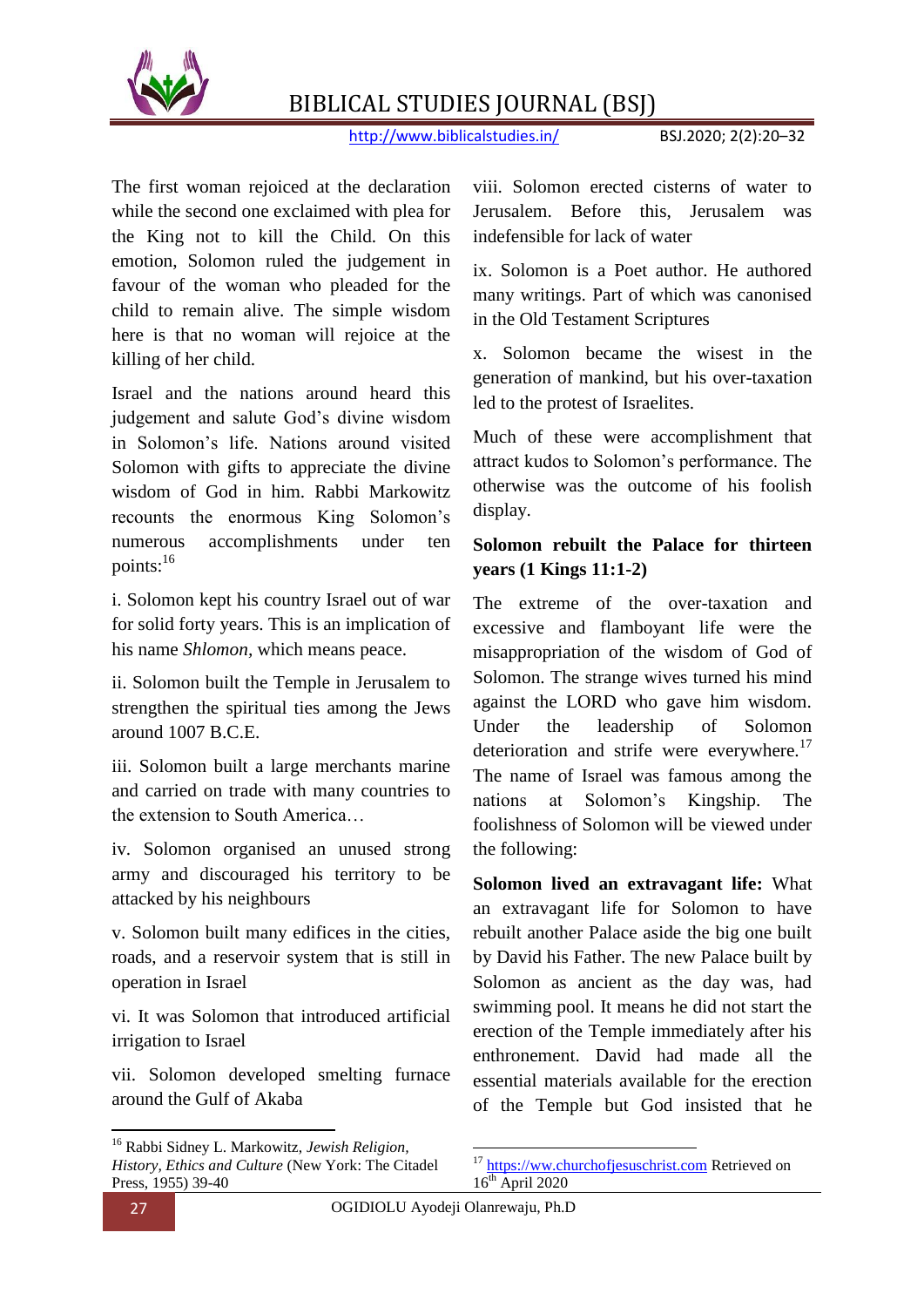

http://www.biblicalstudies.in/ BSJ.2020; 2(2):20–32

should suspend it for Solomon his son. The reason for this is that the hands of David was filled with bloods of his victims in the battlefields. God does not want the soiled hands with blood to contribute to the erection of the Temple.

David has already planed the craftwork, the building drafts and the building construction materials. Yet, when Solomon swing to action, he started almost from the scratch. One wonders where he kept the materials that David provided. He employed people from other country to supervise the work. The act of this was not only on the building of the Temple. He did the same at the reerection of the Palace, by inviting the experts from other countries. This will attract extra expenses that would have been kept if his own compatriots were used for the same purpose. Solomon lavished extra care and funds on the invited guest, which his own taskmasters never enjoyed.

Tracing back the history, Moses made design of the Temple Materials and robes of the Levites, even the construction of the temporary Synagogues, through the efforts of the endowed Israelites with Divine Wisdom. The first Palace that David built was drafted, planned and erected by the Israelites; this was without the intervention of any outsider. The draft work in the wilderness was drafted by Israelites and implemented by the Israelites civil engineers (Exod. 25-30; 36: 8-39; 40; 43). These people were in the business of building technology in Egypt and would have been capable enough to build any great edifies. Then, why did Solomon refused the use of insiders endowed by God? Then, why has Solomon decided to waste money in erecting

his new Palace and Temple with the involvement of international experts? Are there no more wise people any longer in Israel? With this act of extravagant Solomon, he is a wasteful son.

**Solomon enforcement through taskmasters:** Solomon was known for the construction of the Temple of Jerusalem. The magnificent building of the Temple was built with concrete mixed with golds. The search of Gold made the invaders to destroy the concrete walls and pillars of the Temple. Here King Solomon"s Porch was built. King Solomon at the erection of the Temple enforce the taskmasters to go about and collect contributions of moneys in forms of silver and golds for the building of the Temple.

Under the taskmasters, each able man in Israel was also enforce to give free three months in the year when he will work in Israel without any payment. This was unlike his father David who did not owe anybody who assisted him in the erection of the first Palace in the united Israel. Solomon also used the professional contractors from outside the Phoenician Building Engineer and Edom. The Burden was too much on the Israelites. Pronounced among the taskmasters of King Solomon was Jeroboam. Jeroboam was on duty when he met Prophet Ahijah over the prediction of the division of Israel. The division of the small land into two kingdoms weakened them against enemies.<sup>18</sup>

**Solomon loved strange Women:** At the course of lecturing related courses to the Old

<sup>1</sup> <sup>18</sup> Josheph Gaer, *How the great Religion began*, (New York: The New American Library, 1956) 153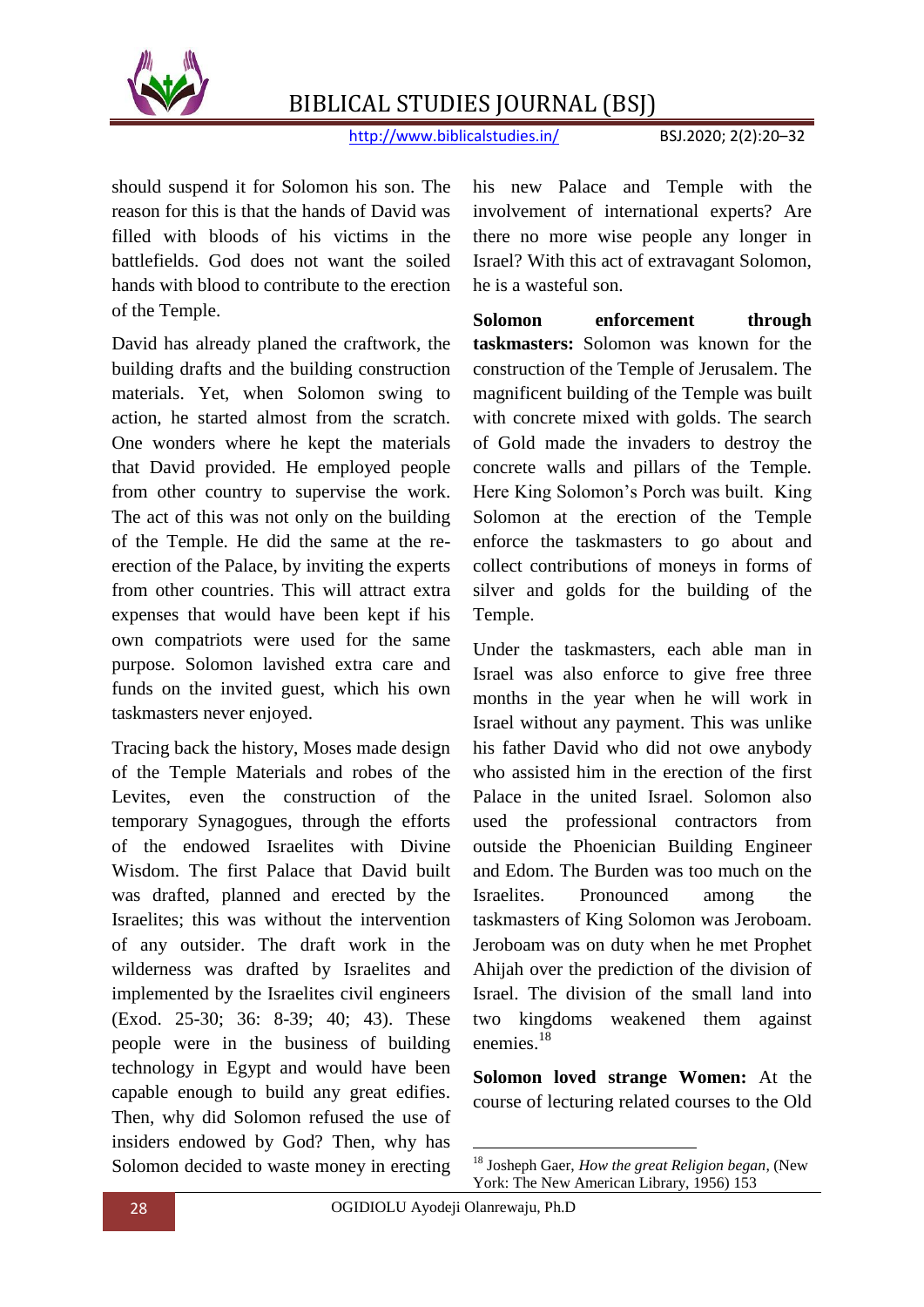

http://www.biblicalstudies.in/ BSJ.2020; 2(2):20–32

Testament, students have asked the researcher, the possibilities of how Solomon could specially satisfy his Wives and Concubines sexually. In facts, can it be possible for a man to sexually satisfy one thousand women across each year? Solomon did this without the caution of neither Prophet Nathan, his spiritual advocate none his Mother Bathsheba. The Canonised Bible listed two boys and two girls against the one thousand women.

It is unfortunate that Solomon who prayed and fire came down from heaven (1 Chron. 7:1), was the same that lost fellowship with God through love to strange women. Also, there is likelihood that some of his wives and concubines will be concubines for other Men. He did everything at his disposal in excess. When it comes to excessive life, Solomon lost control. This is strip foolishness in Solomon Wisdom. Solomon died at the age of 59 years old. At this age Solomon was physically old and aged. Imagine the sexual intercourse with one thousand women in one life is enough to send him to his early grave.

**Solomon worship other gods:** In order to secure peace, concord and alliance with other nations around, Solomon married many wives from the nations. These wives were of different religions, and when they came to Jerusalem, they brought with them their own Priests and Solomon built for them shrines where they could worship their own God.<sup>19</sup> The wives and concubines of Solomon lived on the mountains around Israel. Solomon used to visit them on the mountains where they worship their gods.

Solomon built high places on the Mount for his foreign wives to worship the Moabite chemosh and the Ammorite god Molech . "These places of worship, the text says, were east of Jerusalem, to south of the Mount of Corruption"<sup>20</sup> (2Kgs 23:13). The Scholars believe that the worship of strange gods on this mountain corrupted it. It could likewise be referred to as "Mount of offence (variously called Mount of Corruption or evil Counsel) $n^{21}$ , it may as well be the place where these abominations occurred, but this identification is by no means certain.

In order for him to honour his wives and concubines, he dropped grains of sacrifice in the fires of strange gods. God was annoyed with Solomon. At this instance, the enemies of Israel rose and invaded the land. Silent moment turned to Israel as troubled time. Things turned negatively around for Israel and some indigenes died as consequence to this. The Canaanite religion can be treated as a homogenous phenomenon, which can then be seen, *in toto*, as completely different from Israelite religion.<sup>22</sup>

**Solomon buried his Father with Silver and Gold:** Solomon buried his father, David, in a hewn cave. Solomon buried David with Golds, Silver and several gifts. Ogidiolu confirms that the kings of Israel were buried in hewn caves, as Solomon buried his father,

 $\overline{a}$ 

 $\overline{a}$ 

<sup>19</sup> Levi Dawson, *The History and Religion of Israel*, (London: Evan Brothers Limited, 1968) 18

<sup>20</sup> G. Arthur, *The Interpreters Dictionary of the Bible* (New York: Abingdon Press, 1962) p.452

<sup>21</sup> G. Arthur, *The Interpreters Dictionary of the Bible*  $p.452$ 

M.E. Andrew, Israelite and Canaanite Religion-Christianity and other Religions, in Orita, Ibadan Journal of Religious Studies, II/I June 1968, 19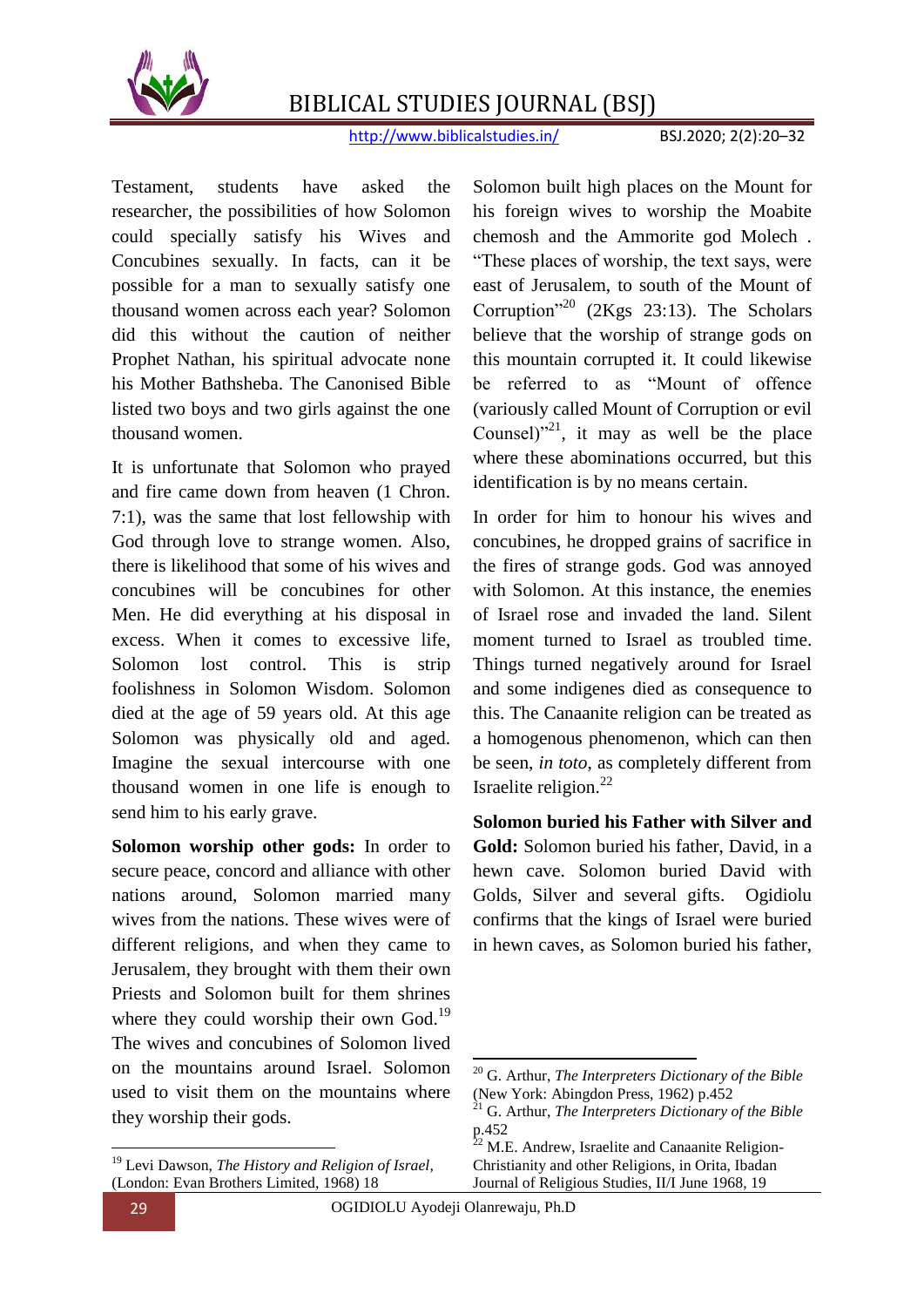

http://www.biblicalstudies.in/ BSJ.2020; 2(2):20-32

David, extravagantly.<sup>23</sup> How extravagant Solomon was? Josephus expressed this:

> He (David) was buried by his son Solomon, in Jerusalem, with great magnificence and with all the other funeral pump which Kings use to be buried with: moreover, he had great and immense wealth buried with him, the vastness of which may be easily conjectured at by what I shall now say; for a thousand and three hundred years afterwards, Hyrcanus the high priest, when he was besieged by Antiochus, that was called the pious the son of Demetrius, and was desirous of giving him money to get him to raise the siege, and draw off his army; and having no other method of compassing the money, opened one room of David"s Sepulcher, and took out three thousand talents and gave part of that sum to Antiochus, and by this means caused the siege to be raised, as we have informed the reader elsewhere. Nay, after him, and that many years, Herod the King opened another room, and took away a great deal of money, and yet neither of them came at the coffins of the Kings themselves, for their bodies were buried under the earth (on Mount Zion) so artfully, that they did not appear even to those that entered into their moments; but so much shall

suffice us to have said concerning these matters $^{24}$ 

All that Solomon buried David with were just but a waste. This is similitude with the idea of some Africans burying the aged ones with money or properties. The properties were wasted to the enemies many years after the burial of David. Solomon fell victim to what he knew: ...vanity upon vanity, all is vanity

## **Misappropriation of Wisdom; the Foolishness in Solomon's Wisdom, thought for the Wise**

There are ways by which David built the first Palace without oppressing the masses. Solomon would have done the same thing without the task or enforcement of Israelites to work without remuneration. Solomon rebuilt the Palace for thirteen years. This is misappropriation of God"s given Wisdom. This same wrong approach was used to the Temple.

Solomon was too wasteful so are many rich people in Africa. Many of them are of the opinion to have the generations of the descendants unborn to meet their money hundreds of years after their demise. They therefore store the currency in a dung hole. The number of people who eat each meal of Solomon's table were too many. They were not the poor or needy but the honourable men of the days. So also the Politicians in many of the Africa Countries who favour

1

 $23\,$ <sup>23</sup> Ayodeji Olanrewaju OGIDIOLU, PhD., *The Relevance of* **יהוה** *-* **חוים***' Mountains of Yahweh' In the Old Testament to Indigenous Churches: Christ Apostolic Church in Southwestern Nigeria As a Case Study* (Ibadan: Smart Publishing Company, 2017) 50

<sup>24</sup> A.M. William Whiston, *The works of (Flavious) Josephus, complete and unabridged. Book 3, Chapter 5.5 (London: HenDickson Publishers, 1987)* 51.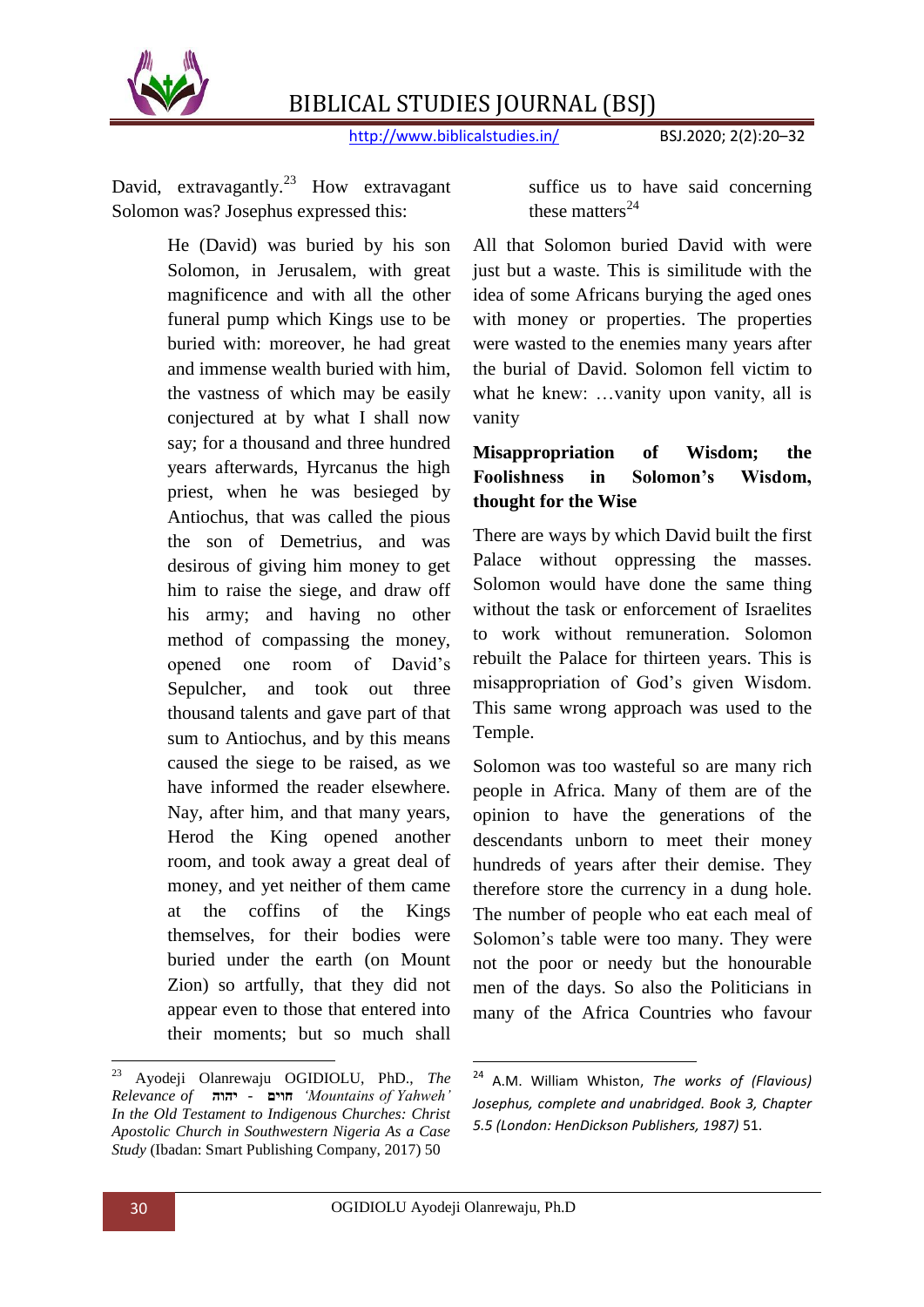

http://www.biblicalstudies.in/ BSJ.2020; 2(2):20–32

only their rich counterparts with their riches and neglect the needies.

Using wealth to amass women like Solomon is foolishness. Rich Africa people in our generation amass money, properties, wealth, etc, for their unborn generation. Burying ones death with wealth that the living beings cannot benefit from like Solomon is foolishness. Saving what this generation does not enjoy to the unborn generation is foolishness. The living generations may be suffering, but they believe that the unborn generation will enjoy it. This is foolishness. The archaeological discoveries give their facts under probability. The site of Solomon"s Palace is under probability with his wisdom and creativity. All is vanity. For people in authority, it is a foolish act to divert Masses Money to personal account such money cannot be spent well. Some money stolen from the confine of government in Nigeria were leant to have been saved in European countries. Many account have been freeze by the foreign country.<sup>25</sup> Switzerland returned the money looted by former Late President Sanni Abacha on Nigeria sometimes ago. About \$ 322.5 Million was returned to Nigeria government.<sup>26</sup> Anything that has to do with misappropriation of God"s gift is Foolishness. All is vanity.

#### **Conclusion**

The Foolishness in Solomon"s Wisdom was the misappropriation of God"s given Wisdom for something else. The Foolishness is doing

things abnormally. Solomon"s foolishness is in backing where his predecessors have faced. It is a foolish idea to do things in excess. Excessiveness will harm Nation and mislead the Wise into pitch. God has not done evil, by giving Solomon Wisdom. The Fault is not God's. The failure of Solomon's Wisdom is from the misappropriation of the God"s given Wisdom. David is wiser than Solomon because he embedded his Wisdom in God. Despite the fact that he was a Man of Valour, he never rely on his strength, but will often asked God of how to battle. Solomon would have excelled likewise if he had formed the habit of asking God on how to dispense his Wisdom. Misappropriation of God's given Wisdom is the problem of Solomon. The worse part of this is that, the formidable Nation assumed the verge of destruction at the closure of the wise Solomon"s reign. This is a real foolishness in Solomon"s Wisdom.

#### **References**

- Asaju, Dapo, *Christian Foundation,* Abeokuta: Crowther Theological Publishers, 2015.
- Andrew, M.E., *Israelite and Canaanite Religion-Christianity and other Religions,* in Orita, Ibadan Journal of Religious Studies, II/I June 1968.
- Arthur, G., *The Interpreters Dictionary of the Bible,*  New York: Abingdon Press, 1962.
- Blanch, Stuart, Archbishop of York, *It is written, A New Approach to the Old Testament,*New York: , 1976.
- Dawson, Levi, *The History and Religion of Israel*, London: Evan Brothers Limited, 1968.
- Douglas, J.D., & et al, *The New Bible Dictionary,* England: Intervarsity, 1962
- Gaer, Josheph, *How the great Religion began*, New York: The New American Library, 1956.

**.** 

<sup>25</sup> Returning Nigerians"Stolen Millions, *The stakes are high in the planned distribution of US\$322 Million in stolen Nigerian Public Money,* 3 August, 2018, [http://www.transparency.org](http://www.transparency.org/)

 $\frac{26 \text{ https://amp.the}$ guardian.com The Guardian, Retrieved on 23rd April 2020